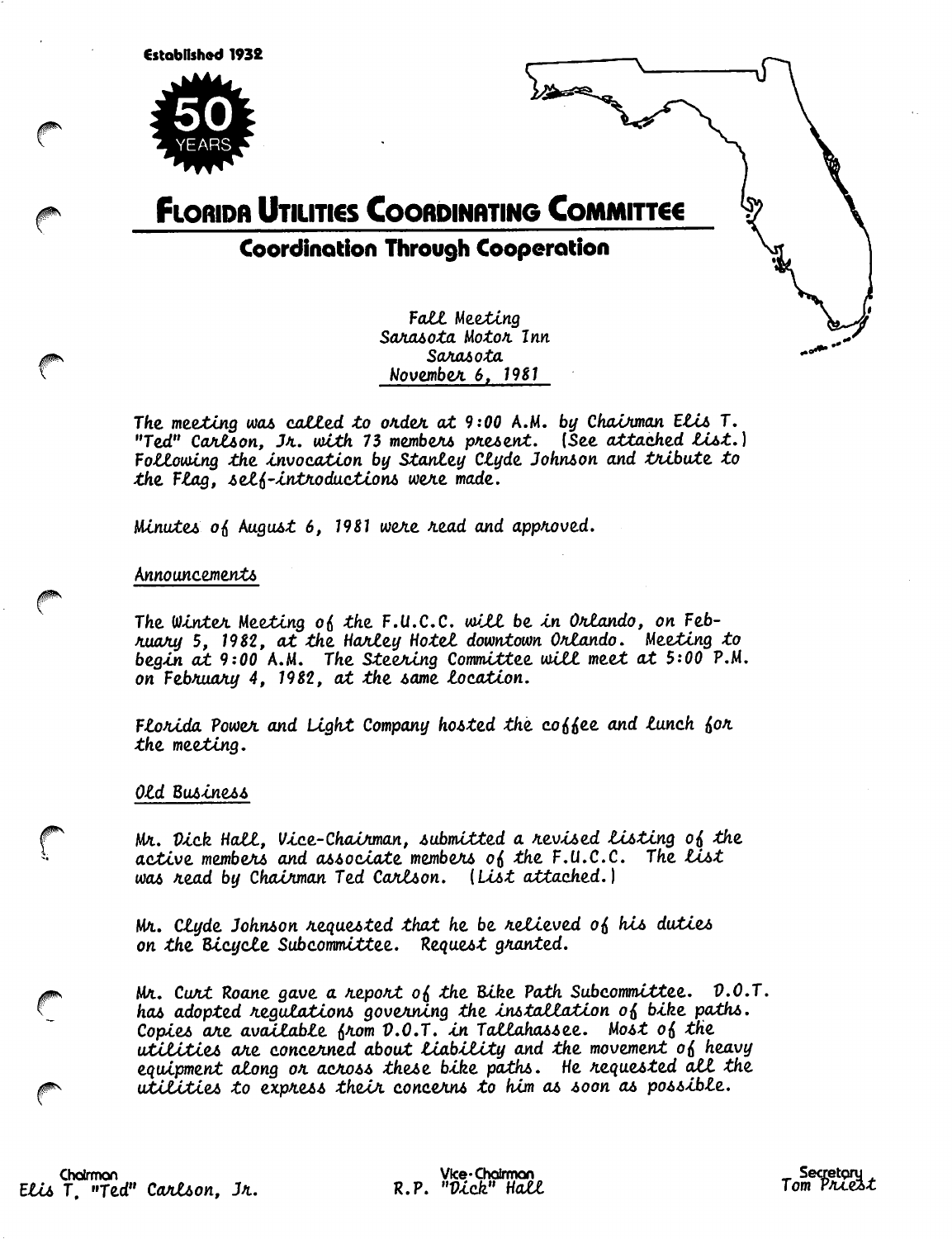## Old Business (continued)

Secretary Tom Priest read a letter written by Chairman Ted Carlson to Mr. Jay A. Goodwill, P.E., Transportation Planning Coordinator, Sarasota-Bradenton MPO, requesting clarafication of some of the negulations proposed in the Bike Path Facilities Plan of the Manatee-Sarasota area. (Copy attached.)

#### New Business

Chairman Ted Carlson read a letter to the group from Mr. Jake Varn, Secretary of Transportation, concerning Florida's Road Numbering Plan for District VI, effective October 14, 1981. Ted expressed concern that if this plan were to be put into effect at once, it would result in mass confusion.

Mr. E.M. Salley, State Utility Engineer, Florida Department of Transportation, informed the group that the Road Numbering Plan for the entire State was completed effective April 22, 1981. He also stated there would be no mass renumbering of the State roads at this time and that it would be done on a gradual basis. All new right-of-way permits should have the new road numbers. Mr. Walt Childs, D.O.T. Bartow, passed out copies of the Road Numbering Plan for the entire State.

Ted Carlson asked for discussion from the group concerning the Standardization of Engineering Symbols on all drawings for permits. A request was made for the Standing Committee to look into this item and to pursue plans for the standardization of these symbols. It would result in a long range plan and D.O.T. stated they would like to work with the Standing Committee on these plans.

Mr. Ed Williams, Southern Bell Telephone and Telegraph, presented materials on the possible printing of a pictorial safety manual on warning devices on State-County roads. Mr. Ray Afeld stated that the City of Los Angeles has a packet manual on these warning devices.

Coffee Break - 10:10 A.M.

New Business (continued)

Mr. Verne Brown, Historian, reported that the Florida Utilities Coordinating Committee's 50th. Anniversary Booklet containing the history of the committee has been printed. The booklet needs to be edited and any comments about its contents are to be made to him by December 1, 1981. The booklets are to be printed and ready for distribution at the next meeting in February.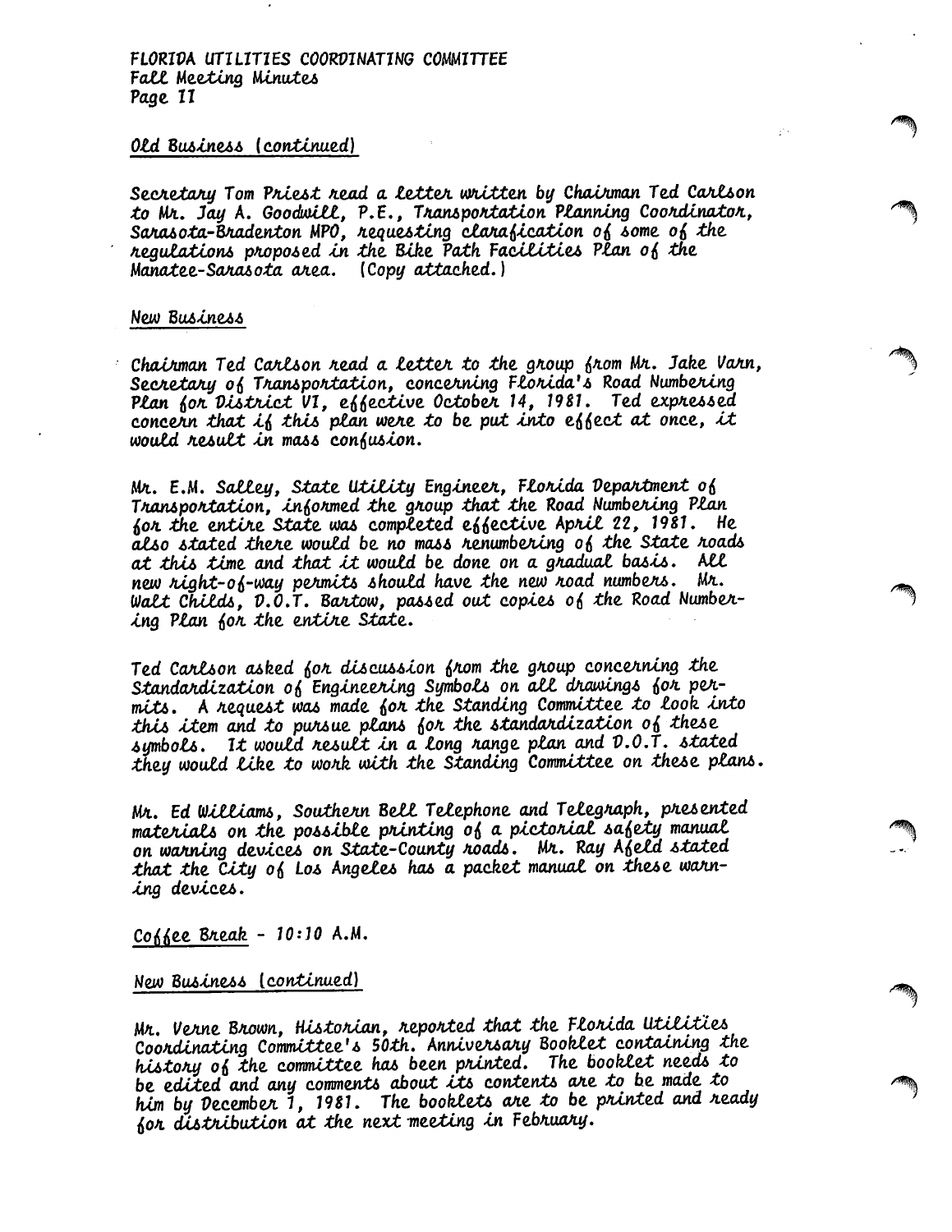FLORIDA UTILITIES COORDINATING COMMITTEE **Fall Meeting Minutes** Page III

#### Program

Mr. Dennis LaBelle presented an interesting program on the subject of "Compensable Interest on Reimbursement Projects." He assembled a panel to discuss the various parts of this subject. Mr. E.M. Salley discussed the Federal and State Regulations and Procedures; Mr. Verne Brown elaborated on the rights of Uti-Lities on Public Rights-of-Way, Government Agencies governing Right-of-Way permits, and Eminent Domain Rights. Mr. Lamar Lockhart discussed the legal rights of Utilities, recorded and unneconded easements, advense possession, prescription easements,<br>overhead and underground utilities, platted utility easements, and<br>it may be necessary for individual utilities to obtain a separate easement for reimbursable purposes. The group participated in the discussion of the above subject.

Mr. E.M. Salley distributed a packet containing various forms of easements, agreements, and procedures.

Chairman Ted Carlson appointed Mr. Dick McConville and Al Gregory to serve on the Bicycle Path Committee.

With no further business, the meeting adjourned at  $12:10$  P.M.

Respectfully submitted,

Tom Priest

Tom Priest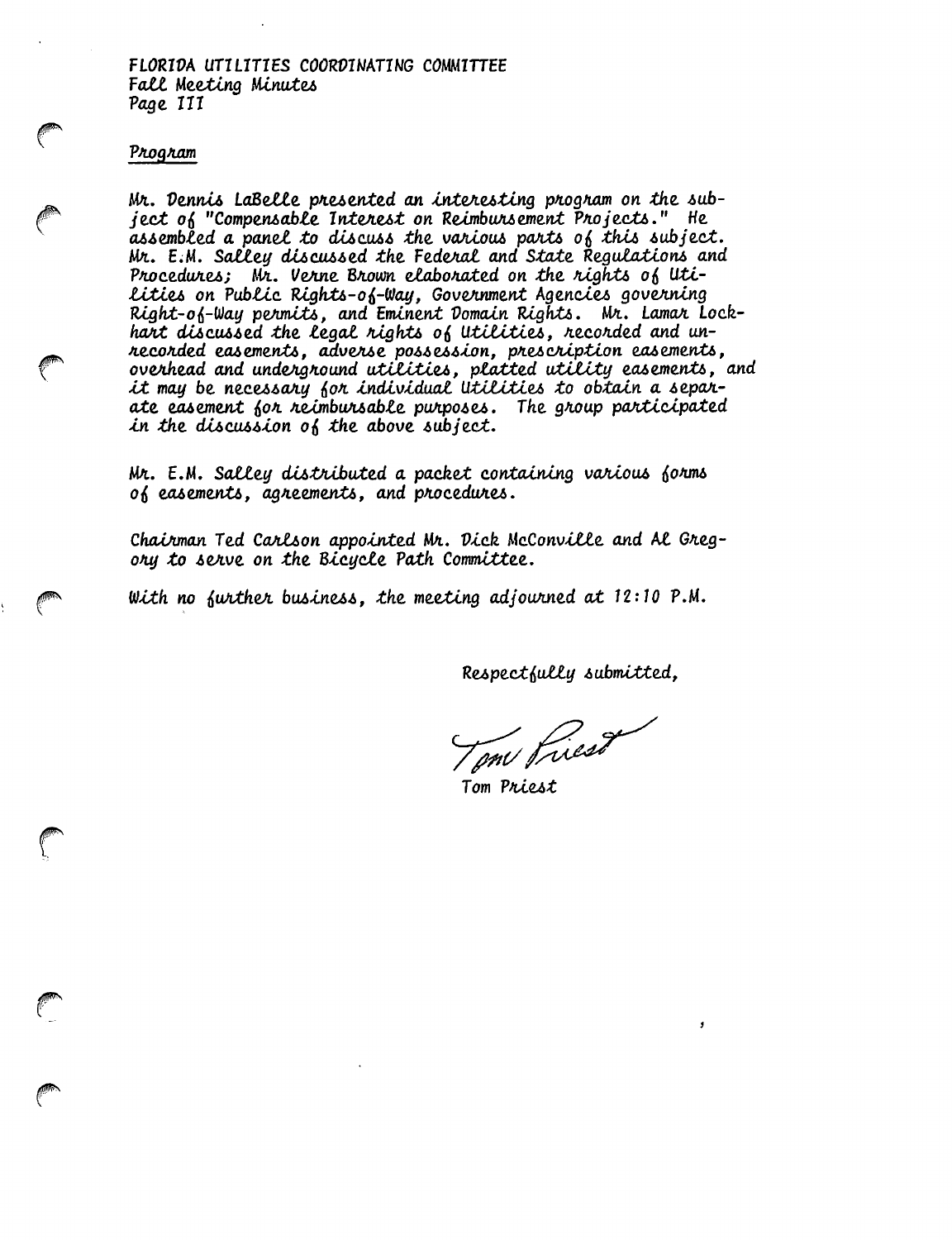## **MEMBER**

# Electric

Jacksonville Elec. Florida Power & Light **Gulf Power** Lee County Elec. Co-op. Clay Elec. Co-op. Fla. Power Corp. Tampa Elec. Co.

# Telephone

American Telephone & Telegraph Winter Park Tele. United Tele. Southern Bell Gen. Tele. Central Tele. - Tallahassee Quincy Tele. Co. Fla. Tele. Corp.

# Railroads

Fla. East Coast Seaboard Coast Line

## Cable TV

Storer Cable TV Cox Cable TV Teleprompter Vision Cable of Pinellas

## Gas

Fla. Gas Transmission Peoples Gas System

## Municipalities

City of Tampa Sebring Utilities Commission Orlando Utilities Commission St. Petersburg Public Utilities City of Tallahassee - Sewer City of Wauchula

## County

Dade Co. Ofc. of Transportation Ad. Dade County Public Works Volusia County Public Works Pinellas County Water System Lee County

## **ASSOCIATE MEMBER**

Fla. Depart.  $o_0$  Transportation Harris McBurney Fla. Public Service Commission Underground Notification Center  $"U.N.C.L.E."$ "Call Candy" National Consulting Services Charlotte Co. Util. Coor. Crabtree Construction E. R. Brownell & Associates National Personnel Services Greiner Eng. Hausel & Associates Adair & Brady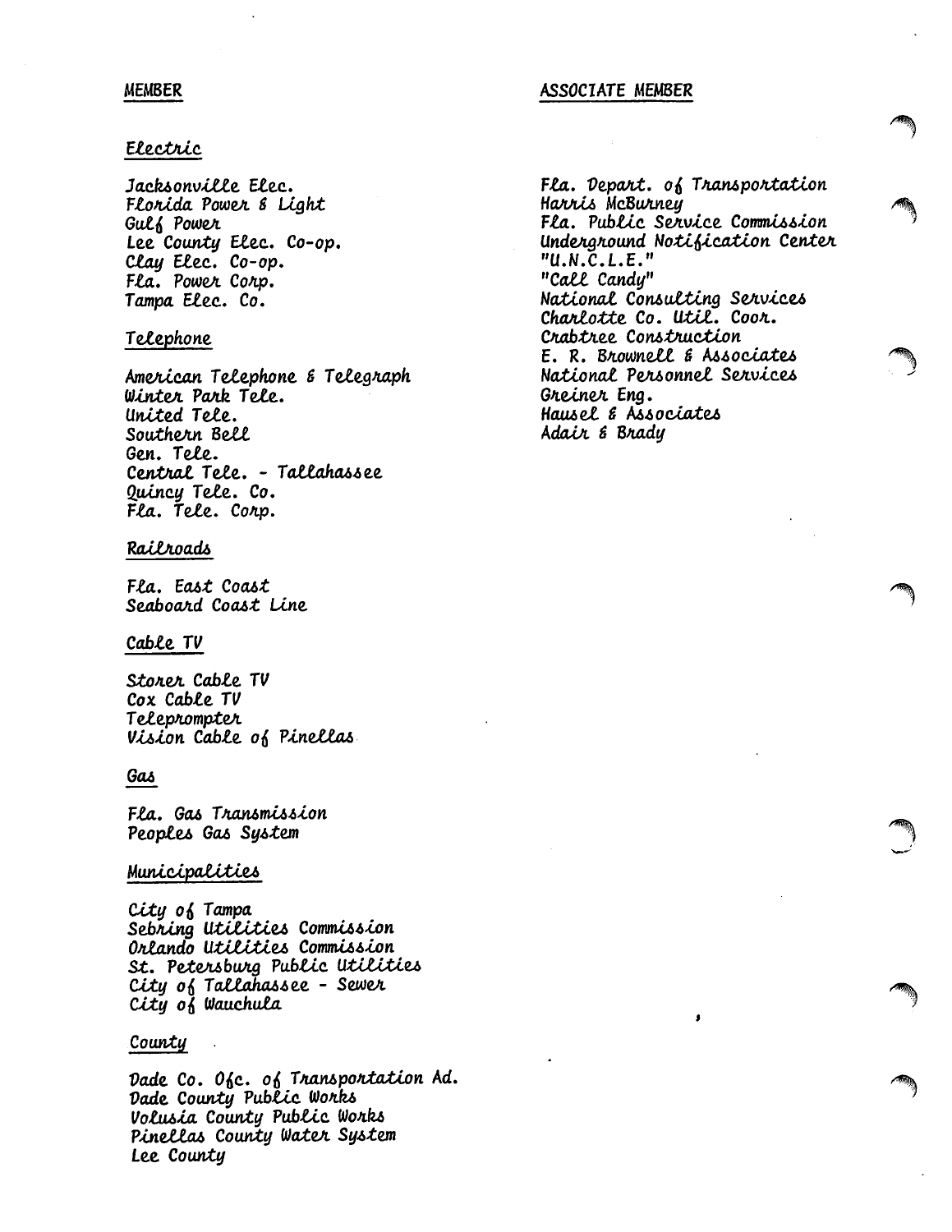|  |                                                                     |                                                           | DATE 11/6/81                                                                                                |
|--|---------------------------------------------------------------------|-----------------------------------------------------------|-------------------------------------------------------------------------------------------------------------|
|  | FUCC                                                                |                                                           | FLORIDA UTILITIES<br>Coordinating Committee                                                                 |
|  | <b>NAME</b>                                                         | FIRM                                                      | ADDRESS                                                                                                     |
|  | Michael Delson                                                      |                                                           | Storin Cable Connunications 7.0. Box 1178, Serassota fla                                                    |
|  | Jeff Whipp<br>LARRY RICE                                            | Florida Gas Transmission G<br>FLORIDA CAS TRANSMISSION CO | Winter Park, Fla.<br>3380/<br>1544 N. COMBEE RD. LAKELAYD FL                                                |
|  | RICH NOBLE                                                          | FPC                                                       | P.O. BOX 14042, ST. PETERSBURG, FLA                                                                         |
|  | ROM WORLEY<br>H.M. UNDERWOOD                                        | FPC<br>Central Telephone Co of fla                        | 10 Box 2214 alla Flu 32304                                                                                  |
|  | TEO ECKERSON                                                        | GEN, TEL. Co.                                             | to Box 2257 Clu F14.33617                                                                                   |
|  | BOB REMLEY<br>Jimmy Price                                           | CLAY ELECTRIC COOP.<br>$clay$ Electric CO-OP              | P.O. BOX 308 KEYSTONE HEIGHTS, FLA.<br>32656<br>POBOX 308 KEYSTONEHTS, FLA                                  |
|  | Jack Newstan                                                        | Lee County Electric Coop RIBOX 3455 N. Ft Myers           |                                                                                                             |
|  | STAN KNAPP<br>VINCE KREPPS<br>GEORGE JASKULSKY<br>$R, 14.$ JACKSOLI | GENTEL CO<br>FLA. POWER 9 LIGHT<br>Fr. Poor fLT           | PO BOX 2257 Choff 33617<br>P.O. DRAWER "D" WP.B.Fc.<br>FORT LAUDERDALE, FL 33810<br>$P_{i}O_{i}BO_{i}Y3240$ |
|  | CAROL CALABRESE<br>DAVID WATKINS                                    | FPILOO<br>$FPIL$ Miami<br>FP&L Miami                      | FORT LAUDERPALLE, FL 33310<br>P.O.Box 529100, MADDI, 33152<br>P.O. Box 529100, MIAM 33152                   |
|  | JORGE L. SuciRAS                                                    | $FP$ et $N_{.}$ qmi                                       | Po. Box529100, Migmi 33152                                                                                  |
|  | JOSEPH C KEHOE                                                      | G.T.E ST PETERSBORG                                       | $8z1 - 14v \epsilon N 33701$                                                                                |
|  | LEE C. SPITZKOPF<br>GABE VALLAUARES                                 | FLA. DEPT. OF TRANSPORTATION<br>FPEL TRANS-Miami          | 401 NW 2nd Ave Suite SCOMIA 33128<br>1:0: Box 529100 Meime 33152<br>Po Box 1048                             |
|  | H. E. Webb<br>$U.M.$ HAYNIE                                         | F.E.C. Railway<br>FDOT DELAND                             | SFAugust, ne Fla. 32084<br>20.8447<br>DELAND FLA 32720                                                      |
|  | H.L. LOCKHART                                                       | TECO - TAMPA                                              | $P.0. BOX$ $111$<br>TAMPA, FL. 33601                                                                        |
|  | A.E.GRAU                                                            | FDOT-MIAMI                                                | AUI NW ZAVE, SUITE 560<br>MIAMIFLA 33128                                                                    |
|  |                                                                     |                                                           |                                                                                                             |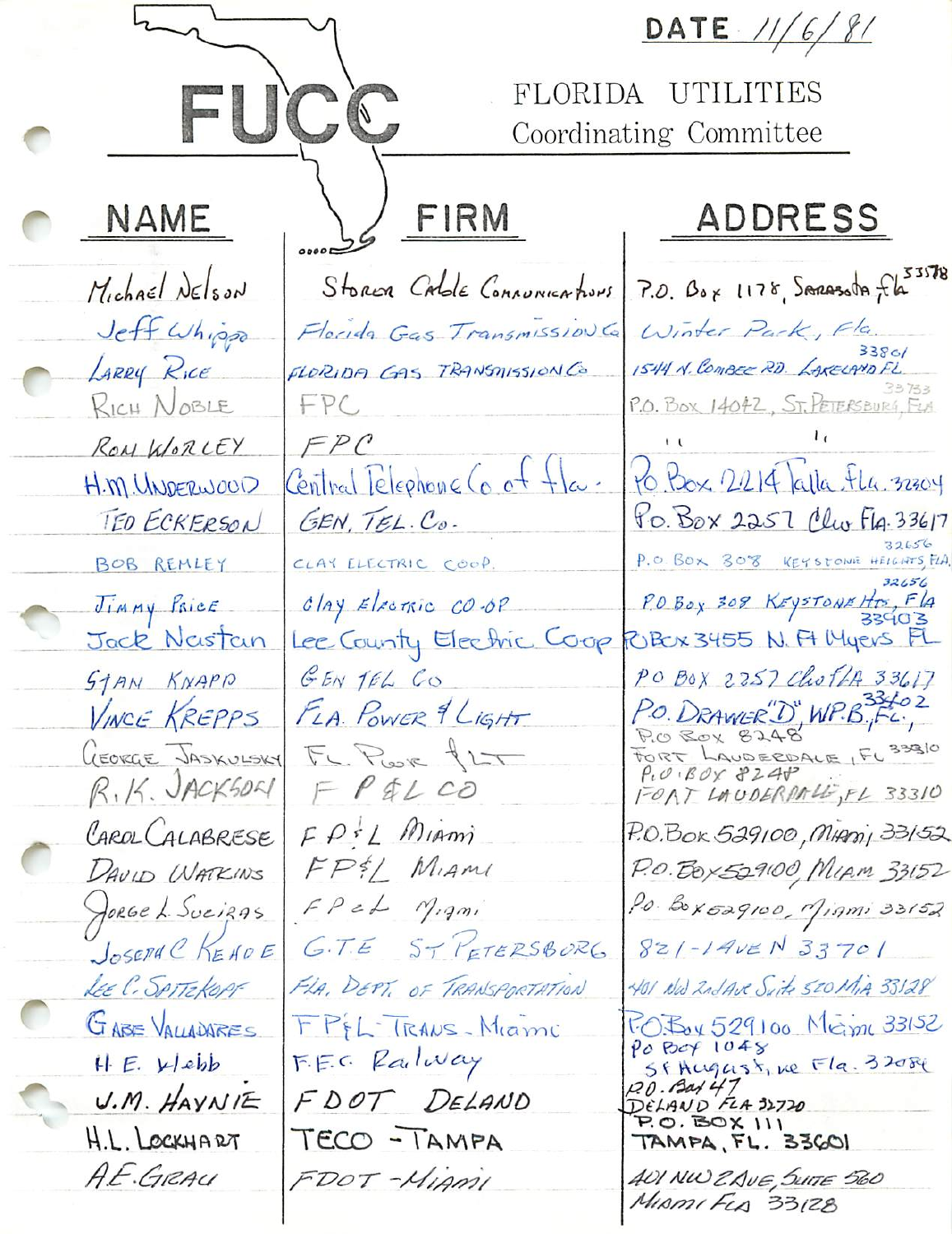DATE  $11/6/81$ FUCC FLORIDA UTILITIES Coordinating Committee FIRM **NAME** ADDRESS  $\frac{1}{2}$ PEOPLES GAS SYSTEM  $(305)$  $PPHall$ 555HE 124 st N. Migail 8932522 P.O. BOX 110 M.C. 1886 GENE GLISSON GEN. TEL OF FLA  $TAMPA$   $FL$  33601 P.O. BOY 110 mc 1088 CECIL F. POLY TAMPA, FLA. 33601 GEN. TEL. OF FLA.  $V_{1}$ , BOX 110 MC 1886 DON JOHNSON TAMPA 33601 P.O. BOX 110, MC39 VERNE BROWN TAMPA, FLA 33601 GEN, TEL. CO. OF FLA  $P.O.$  Box  $J$ LEWIS KERSTING TELEPROMPTER SOUTHEAST BRADENTON, FL 33506  $310$  Coart St. Pinellas County Water System Mike Flanery Clearwater Fla 33516<br>609-400 Blog - P.O. Bx, 390<br>Jacksonwill, Fla., 32202 2. Clyde Hahnsen Son Rell Tel. 5 Tel. Co. D.O. UNGER  $SBTET$ P.O. Box 951, DAYT. BCH, FLA 32015<br>LEE N.W. T9TH AVE, ROOM 542 Ed M. WILLIAMS  $SBT$T$ MIANI, FLA, 33126 (305-263-7108)<br>6451 N. FEDERAL HOY, RAYLOOZ SOUTHERN BELL CHUCK HANLE FT LAUDERDALE, FL 33308<br>P.O. Box 521900 (305-5524938) FLA. Tower *i*Light Co DENNIS LABELS Miami FLA, 33152 STORER CABLE TV 5205 FRUTVille Rd PARTy HuddlesTon Dennis Ninzeneltzer 5205 Proitville Rd STORCH CABLE TV  $E$ rnest Salley  $F1a.$   $DOT$ Burns Blog Tallahessee 32301<br>780 s.w. 241257, Paul White  $Fla, D, OT$ Ft. Loude Fla, 33315 315 Twings St. 33601 Jomy Solidar Reaples Gos Jystem KARRY D. CLAXON TAMPA ECECTRIC CO.  $9.6.8$ ex $111,79$ MPA, FC 33601 Jack STEWART Ken Brown 44 West FlagleR St. DateCounty Transportation Advinator ton Minutes 3313 Ploceo A Delrino MIAMI 33130 FG 579-5576 UM INRIGHT  $F_{LA}$   $D.O.T.$  $FT.$  LAUDERDALE,  $F_2.33315$ Lee County PLANNING DEPT<br>CITY OF ST Petersburg IENGR Bill Howell Box 398 FT Myers 33962<br>Po Boy 284257 Poto 33713 RichARD FEMERY